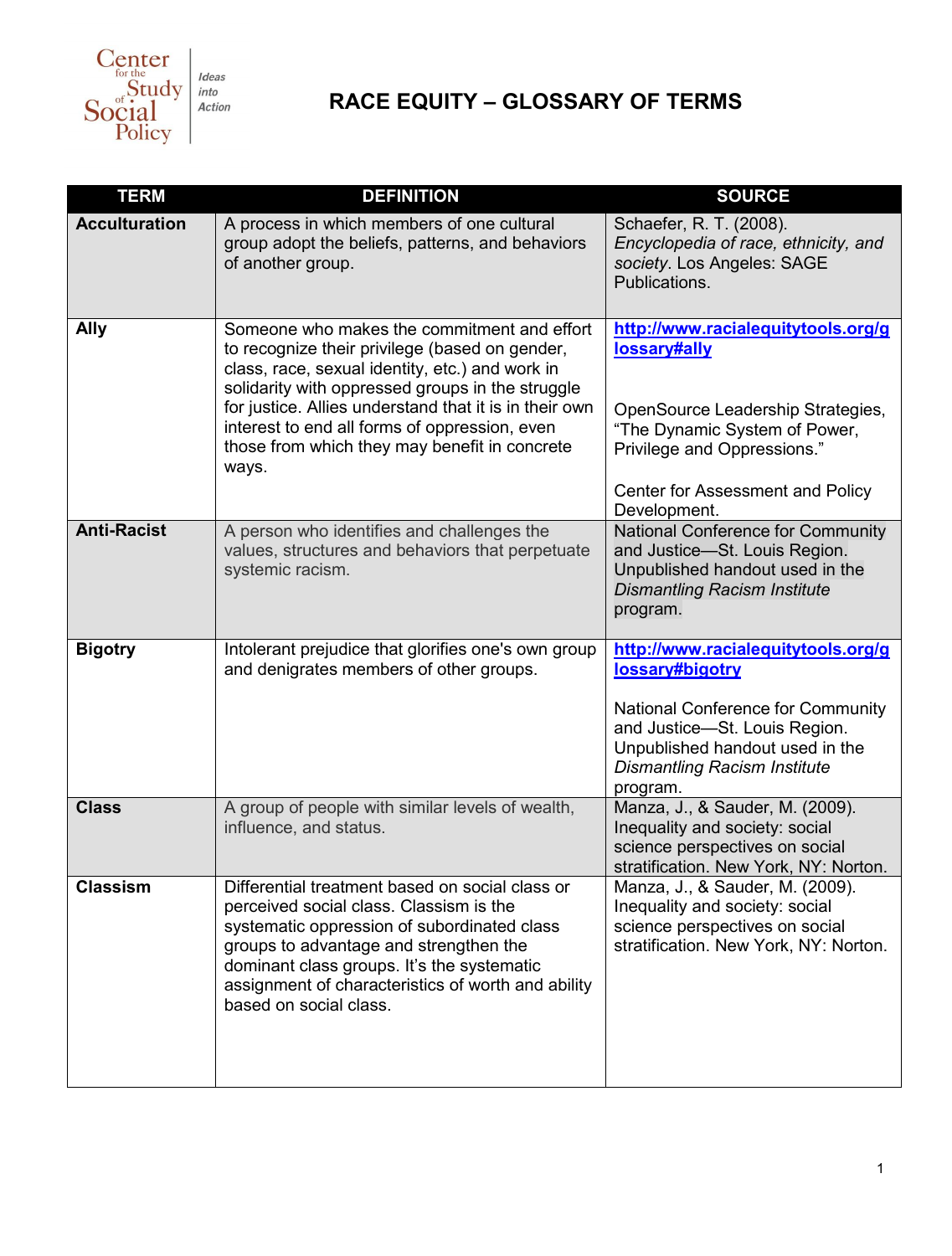| <b>Collusion</b>                              | The perpetuation of oppression or prevention of<br>others from working to eliminate oppression                                                                                                                                                                                                                                                                                                                                        | http://www.racialequitytools.org/g<br>lossary#collusion<br>Adams, M., Bell, L.A., and Griffin, P<br>(1997) Teaching for Diversity and<br>Social Justice: A Sourcebook.<br>Routledge.                                                                                                                |
|-----------------------------------------------|---------------------------------------------------------------------------------------------------------------------------------------------------------------------------------------------------------------------------------------------------------------------------------------------------------------------------------------------------------------------------------------------------------------------------------------|-----------------------------------------------------------------------------------------------------------------------------------------------------------------------------------------------------------------------------------------------------------------------------------------------------|
| <b>Color Blindness</b>                        | The racial ideology that posits the best way to<br>end discrimination is by treating individuals as<br>equally as possible, without regard to race,<br>culture, or ethnicity. It focuses on commonalities<br>between people, such as their shared humanity.                                                                                                                                                                           | Wise, T. J. (2010). Colorblind: the<br>rise of post-racial politics and the<br>retreat from racial equity. San<br>Francisco, CA: City Lights Books.                                                                                                                                                 |
| <b>Colorism</b>                               | A practice of discrimination by which those with<br>lighter skin are treated more favorably than those<br>with darker skin.                                                                                                                                                                                                                                                                                                           | Institute for Democratic Renewal<br>and Project Change Anti-Racism<br>Initiative. (2004). A Community<br><b>Builder's Tool Kit.</b>                                                                                                                                                                 |
| <b>Covert Racism</b>                          | Expresses racist ideas, attitudes or beliefs in<br>subtle, hidden or secret forms. Often<br>unchallenged, this type of racism doesn't appear<br>to be racist because it is indirect behavior.                                                                                                                                                                                                                                         | New South Wales Department of<br>Education and Training (2005)<br>Understanding racism: What is<br>racism? Retrieved from<br>http://www.racismnoway.com.au/libr<br>ary/understanding/index-What.html.                                                                                               |
| <b>Cross-Cultural</b><br><b>Communication</b> | The ability to form, foster, and improve<br>relationships with members of a culture different<br>from one's own. It is based on knowledge of<br>many factors, such as the other culture's values,<br>perceptions, manners, social structure, and<br>decision-making practices, and an understanding<br>of how members of the group communicate--<br>verbally, non-verbally, in person, in writing, and<br>in various social contexts. | Institute for Democratic Renewal<br>and Project Change Anti-Racism<br>Initiative. A Community Builder's<br>Tool Kit.                                                                                                                                                                                |
| <b>Cultural</b><br><b>Assimilation</b>        | A process by which members of an ethnic<br>minority group lose cultural characteristics that<br>distinguish them from the dominant cultural<br>group or take on the cultural characteristics of<br>another group.                                                                                                                                                                                                                     | Schaefer, R. T. (2008).<br>Encyclopedia of race, ethnicity, and<br>society. Los Angeles: SAGE<br>Publications.                                                                                                                                                                                      |
| <b>Cultural</b><br>Competence                 | The integration and transformation of knowledge<br>about individuals and groups of people into<br>specific standards, policies, practices, and<br>attitudes used in appropriate cultural settings to<br>increase the quality of services; thereby<br>producing better outcomes,                                                                                                                                                       | Davis, K. (1997). Exploring the<br>intersection between cultural<br>competency and managed<br>behavioral health care policy:<br>Implications for state and county<br>mental health agencies. Alexandria,<br>VA: National Technical Assistance<br><b>Center for State Mental Health</b><br>Planning. |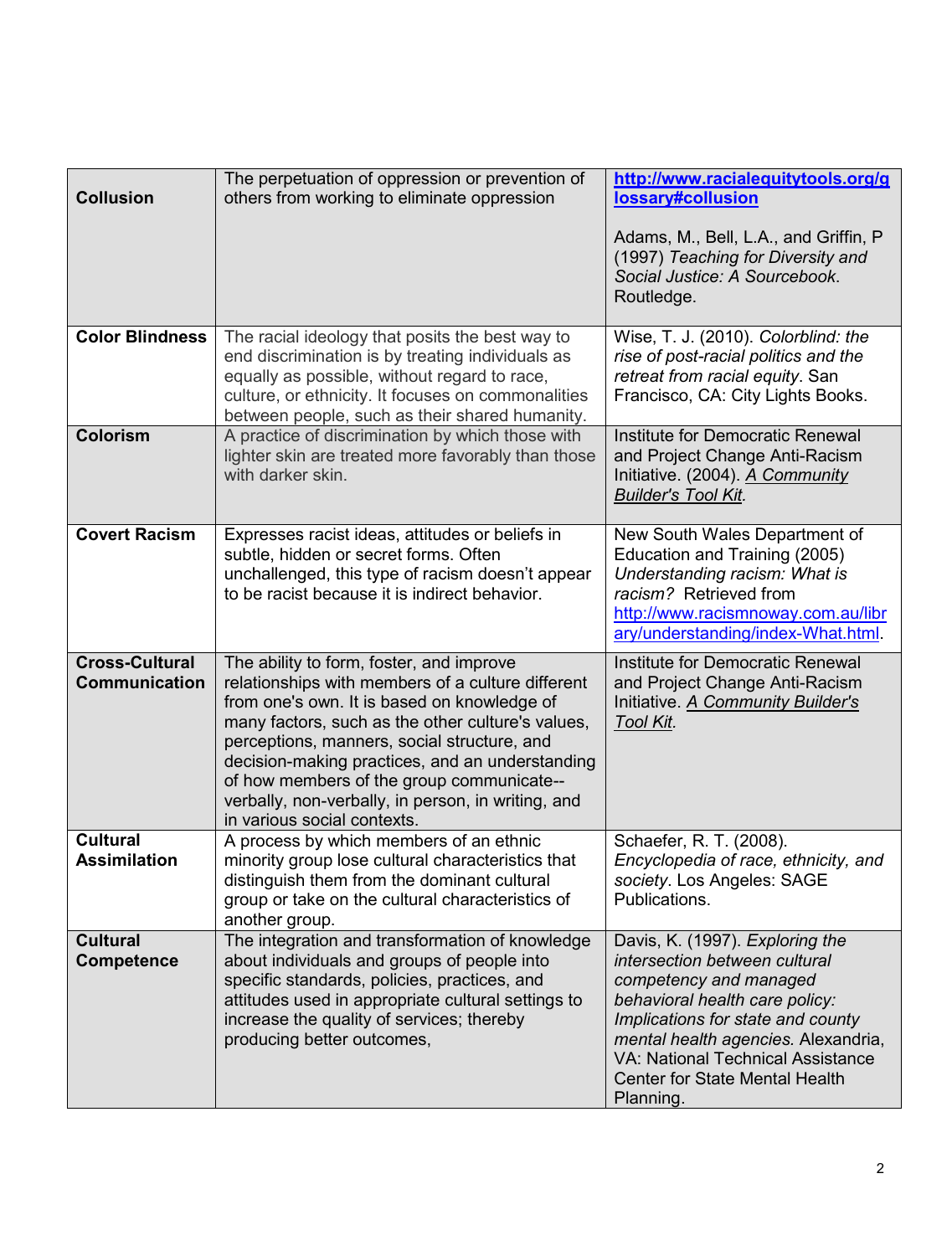| <b>Cultural</b><br><b>Deprivation</b> | The absence of certain norms, values, skills and<br>attitudes in the society which affects an<br>individual's ability to communicate and respond<br>appropriately.                                                                                                                                                                                             | Spencer, J. P. (2012). From 'Cultural<br>Deprivation' to Cultural Capital: The<br>Roots and Continued Relevance of<br>Compensatory Education.<br><b>Rethinking Compensatory</b><br><b>Education: Historical Perspectives</b><br>on Race, Class, Culture, Language,<br>and the Discourse of the<br>'Disadvantaged Child," ed. Barbara<br>Beatty, special issue, Teachers<br>College Record, 114. |
|---------------------------------------|----------------------------------------------------------------------------------------------------------------------------------------------------------------------------------------------------------------------------------------------------------------------------------------------------------------------------------------------------------------|-------------------------------------------------------------------------------------------------------------------------------------------------------------------------------------------------------------------------------------------------------------------------------------------------------------------------------------------------------------------------------------------------|
| <b>Cultural</b><br><b>Diversity</b>   | The makeup of various social structures, belief<br>systems and strategies that other cultures use to<br>adapt to life situations in all parts of the world.                                                                                                                                                                                                    | Schaefer, R. T. (2008).<br>Encyclopedia of race, ethnicity, and<br>society. Los Angeles: SAGE<br>Publications.                                                                                                                                                                                                                                                                                  |
| <b>Cultural</b><br><b>Humility</b>    | A lifelong process of self-reflection, self-critique<br>and commitment to understanding and<br>respecting different points of view, and engaging<br>with others humbly, authentically and from a<br>place of learning.                                                                                                                                         | Gallardo, M. E. (2013). Developing<br>cultural humility: embracing race,<br>privilege and power. Los Angeles :<br><b>SAGE Publications.</b>                                                                                                                                                                                                                                                     |
| <b>Cultural</b><br>Imperialism        | The practice of promoting a more powerful<br>culture over a least known or desirable culture.                                                                                                                                                                                                                                                                  | Schaefer, R. T. (2008).<br>Encyclopedia of race, ethnicity, and<br>society. Los Angeles: SAGE<br>Publications.                                                                                                                                                                                                                                                                                  |
| <b>Cultural</b><br><b>Pluralism</b>   | Recognition of the contribution of each group to<br>a common civilization. It encourages the<br>maintenance and development of different life<br>styles, languages and convictions. It is a<br>commitment to deal cooperatively with common<br>concerns. It strives to create the conditions of<br>harmony and respect within a culturally diverse<br>society. | Schaefer, R. T. (2008).<br>Encyclopedia of race, ethnicity, and<br>society. Los Angeles: SAGE<br>Publications.                                                                                                                                                                                                                                                                                  |
| <b>Cultural Racism</b>                | Representations, messages and stories<br>conveying the idea that behaviors and values<br>associated with white people or "whiteness" are<br>automatically "better" or more "normal" than<br>those associated with other racially defined<br>groups.                                                                                                            | http://www.racialequitytools.org/g<br>lossary#cultural-racism                                                                                                                                                                                                                                                                                                                                   |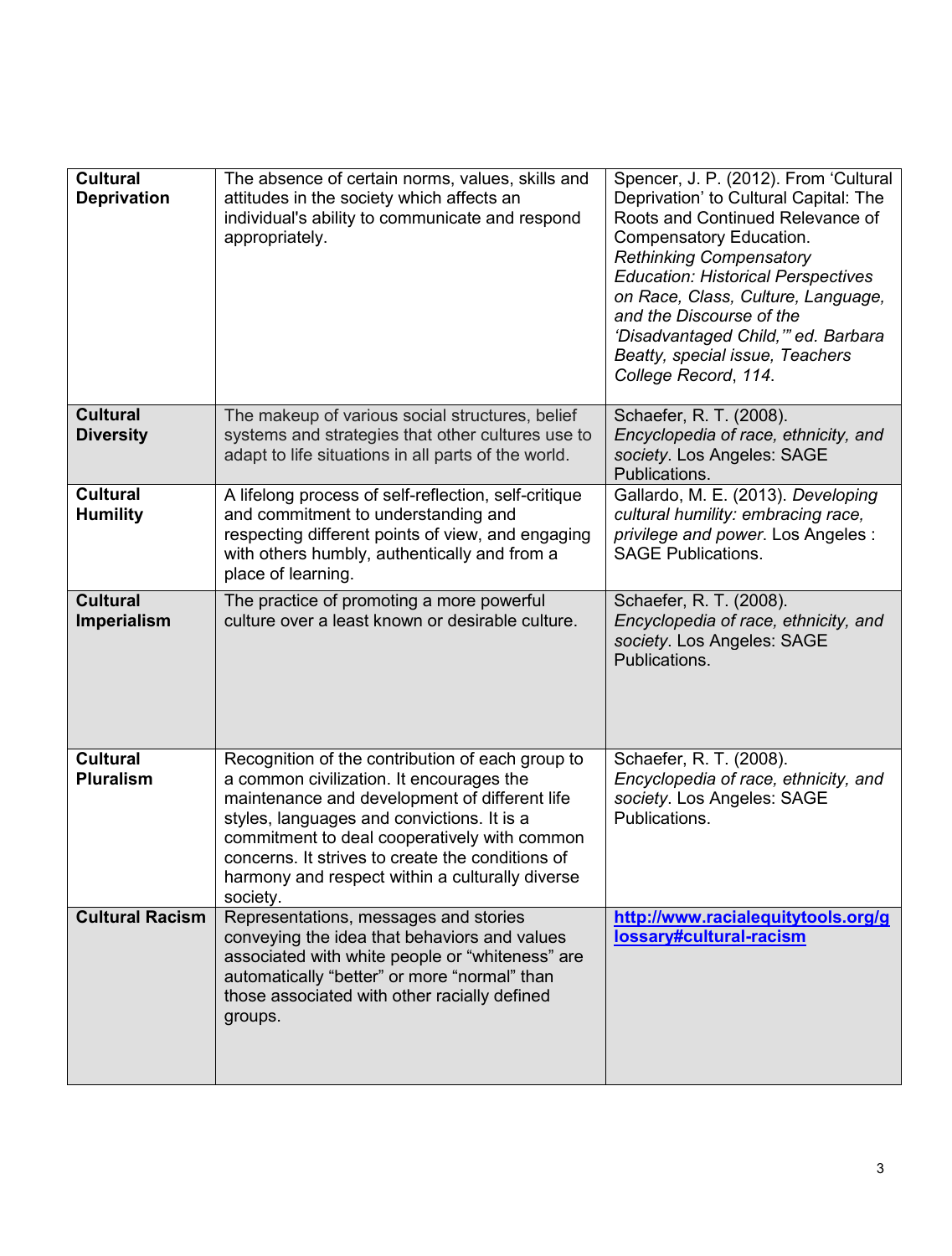| <b>Cultural</b><br><b>Sensitivity</b>   | The awareness and sensitivity of other practices<br>and cultures. Cultural sensitivity skills can<br>include assessing different cultures, how they<br>should be properly approached and how to<br>communicate accordingly.                                                                   | Davis, K. (1997). Exploring the<br>intersection between cultural<br>competency and managed<br>behavioral health care policy:<br>Implications for state and county<br>mental health agencies. Alexandria,<br><b>VA: National Technical Assistance</b><br>Center for State Mental Health<br>Planning. |
|-----------------------------------------|-----------------------------------------------------------------------------------------------------------------------------------------------------------------------------------------------------------------------------------------------------------------------------------------------|-----------------------------------------------------------------------------------------------------------------------------------------------------------------------------------------------------------------------------------------------------------------------------------------------------|
| <b>Culture/Cultural</b><br><b>Group</b> | A social system of meaning and custom that is<br>developed by a group of people to assure its<br>adaptation and survival. These groups are<br>distinguished by a set of unspoken rules that<br>shape values, beliefs, habits, patterns of<br>thinking, behaviors and styles of communication. | http://www.racialequitytools.org/g<br>lossary#culture<br>Institute for Democratic Renewal<br>and Project Change Anti-Racism<br>Initiative. A Community Builder's<br>Tool Kit.                                                                                                                       |
| <b>Denial</b>                           | Refusal to acknowledge the societal privileges<br>that are granted or denied based on an<br>individual's ethnicity or other grouping.                                                                                                                                                         | http://od.msue.msu.edu/uploads/fi<br>les/Multiculturalism_Diversity/Rac<br>ial Equity Resource Guide1.pdf<br>Racial Equity Resource Guide.<br>(2012). American Healing. W. K.<br>Kellogg Foundation.                                                                                                |
| <b>Desegregation</b>                    | To eliminate any law, provision, or practice<br>requiring isolation of the members of a particular<br>group.                                                                                                                                                                                  | Malik, H. (2009). A practical guide to<br>equal opportunities (3rd ed.).<br>Cheltenham: Nelson Thornes.                                                                                                                                                                                             |
| <b>Discrimination</b>                   | The unequal treatment of members of various<br>groups based on race, gender, social class,<br>sexual orientation, physical ability, religion and<br>other categories.                                                                                                                         | http://www.racialequitytools.org/g<br>lossary#discrimination<br>Institute for Democratic Renewal<br>and Project Change Anti-Racism<br>Initiative. A Community Builder's<br>Tool Kit.                                                                                                                |
| <b>Double</b><br><b>Consciousness</b>   | An internal conflict when a member of an ethnic<br>minority group feels caught between their<br>membership in the dominate culture and their<br>membership in their ethnic group.                                                                                                             | Gilroy, P. (2002). The black Atlantic:<br>modernity and double<br>consciousness (7th printing. ed.).<br>Cambridge (Massachusetts):<br>Harvard University Press.                                                                                                                                     |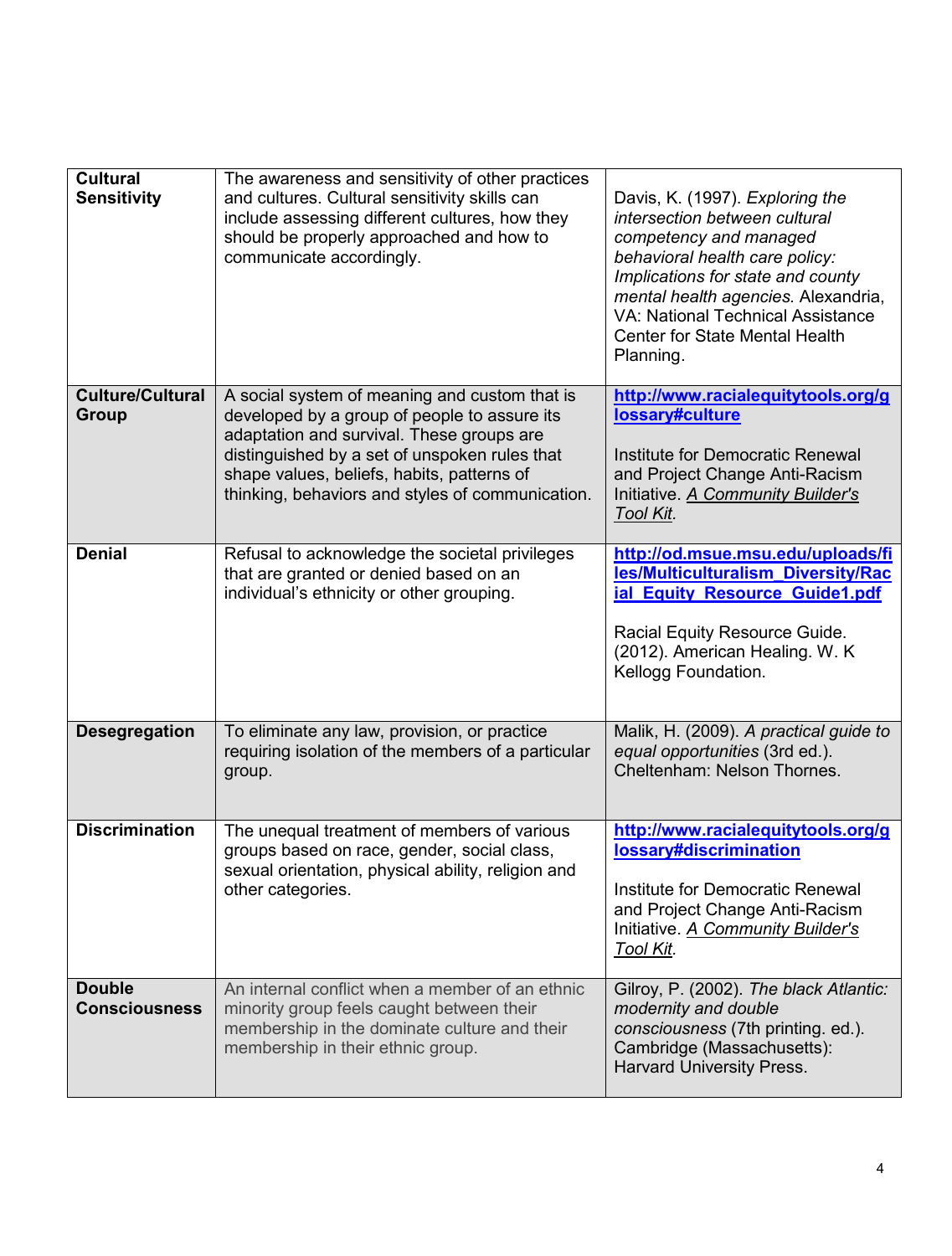| <b>Emerging</b><br><b>Majority</b> | Comprises of non-White ethic groups who are<br>expected to make up the majority of the US<br>population by 2042. Blacks, Latinos, Asians,<br>Native Americans, Pacific Islanders, and other<br>non-Whites are all included in this description.                                                                                                                                                                            | Sullivan, T., Mwangi, W., Miller, B.,<br>Muhammed, D., and Harris, C.<br>(2012). State of the Dream: The<br>Emerging Majority. United for a Fair<br>Economy.                                        |
|------------------------------------|----------------------------------------------------------------------------------------------------------------------------------------------------------------------------------------------------------------------------------------------------------------------------------------------------------------------------------------------------------------------------------------------------------------------------|-----------------------------------------------------------------------------------------------------------------------------------------------------------------------------------------------------|
| <b>Empowerment</b>                 | When target group members refuse to<br>accept the dominant ideology and their subordin<br>ate status<br>and take actions to<br>redistribute social power more equitably.                                                                                                                                                                                                                                                   | http://od.msue.msu.edu/uploads/fi<br>les/Multiculturalism_Diversity/Rac<br>ial Equity Resource Guide1.pdf<br>Racial Equity Resource Guide.<br>(2012). American Healing. W. K<br>Kellogg Foundation. |
| <b>Equality</b>                    | Access or provision of equal opportunities, where<br>individuals are protected from being<br>discriminated against.                                                                                                                                                                                                                                                                                                        | Manza, J., & Sauder, M. (2009).<br>Inequality and society: social<br>science perspectives on social<br>stratification. New York, NY: Norton.                                                        |
| <b>Equal</b><br><b>Opportunity</b> | Principle of non-discrimination which emphasizes<br>that opportunities in education, employment,<br>advancement, benefits and resource distribution,<br>and other areas should be freely available to all<br>citizens irrespective of their age, race, sex,<br>religion, political association, ethnic origin, or any<br>other individual or group characteristic unrelated<br>to ability, performance, and qualification. | Malik, H. (2003). A practical guide to<br>equal opportunities (2nd ed.).<br>Cheltenham: Nelson Thornes.                                                                                             |
| <b>Equity</b>                      | A state in which all people in a given society<br>share equal rights and opportunities.                                                                                                                                                                                                                                                                                                                                    | Manza, J., & Sauder, M. (2009).<br>Inequality and society: social<br>science perspectives on social<br>stratification. New York, NY: Norton.                                                        |
| <b>Ethnic Minority</b>             | Comprises of non-White ethic groups who<br>historically made up a smaller percentage of the<br>US population than Whites. Blacks, Latinos,<br>Asians, Native Americans, Pacific Islanders, and<br>other non-Whites are all included in this<br>description.                                                                                                                                                                | Sullivan, T., Mwangi, W., Miller, B.,<br>Muhammed, D., and Harris, C.<br>(2012). State of the Dream: The<br>Emerging Majority. United for a Fair<br>Economy.                                        |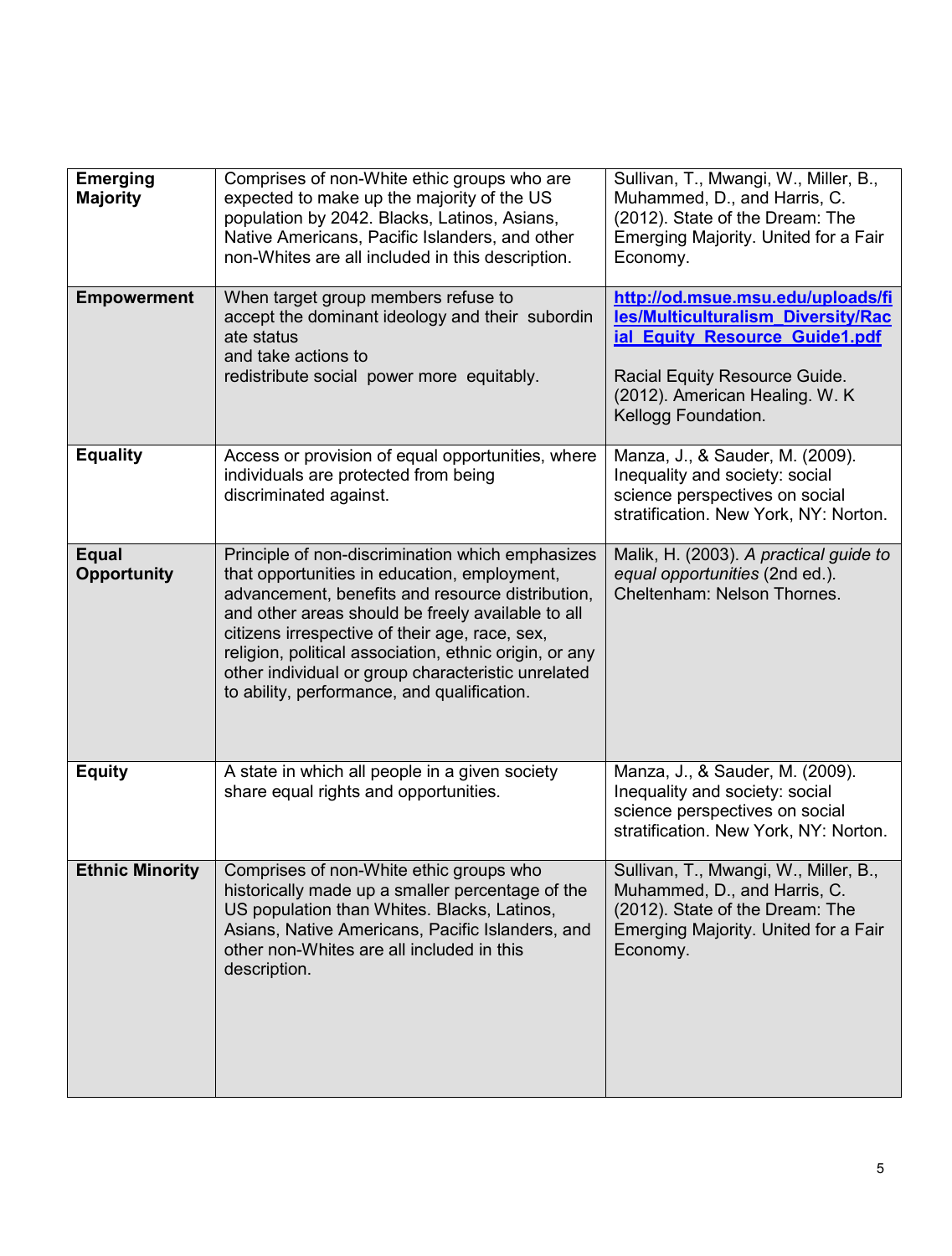| <b>Ethnicity/Ethnic</b><br><b>Group</b> | A social construct that divides people into<br>smaller social groups based on characteristics<br>such as shared sense of group membership,<br>values, behavioral patterns, language, political<br>and economic interests, history and ancestral<br>geographical base.                                                                                              | Sullivan, T., Mwangi, W., Miller, B.,<br>Muhammed, D., and Harris, C.<br>(2012). State of the Dream: The<br>Emerging Majority. United for a Fair<br>Economy.                                                       |
|-----------------------------------------|--------------------------------------------------------------------------------------------------------------------------------------------------------------------------------------------------------------------------------------------------------------------------------------------------------------------------------------------------------------------|--------------------------------------------------------------------------------------------------------------------------------------------------------------------------------------------------------------------|
| <b>Ethnocentrism</b>                    | The tendency to believe that one's ethnic or<br>cultural group is centrally important and that all<br>other groups are measured in relation to one's<br>own.                                                                                                                                                                                                       | Manza, J., & Sauder, M. (2009).<br>Inequality and society: social<br>science perspectives on social<br>stratification. New York, NY: Norton.                                                                       |
| <b>Exploitation</b>                     | The act of using someone or something in an<br>unjust or cruel manner.                                                                                                                                                                                                                                                                                             | Chang, R. S. (1995-1996). Reverse<br>Racism: Affirmative Action, the<br>Family, and the Dream That Is<br>America. 23 Hastings Const. L.Q.<br>1115.                                                                 |
| Inclusion/<br><b>Inclusiveness</b>      | Authentically bringing traditionally excluded<br>individuals and/or groups into processes,<br>activities, and decision/policy making in a way<br>that shares power.                                                                                                                                                                                                | http://www.racialequitytools.org/g<br>lossary#inclusion<br>OpenSource Leadership Strategies,<br><b>Some Working Definitions</b>                                                                                    |
| Individual/<br><b>Person Racism</b>     | Refers to the beliefs, attitudes, and actions of<br>individuals that support or perpetuate racism.<br>Individual racism can be deliberate, or the<br>individual may act to perpetuate or support<br>racism without knowing that is what he or she is<br>doing.                                                                                                     | http://www.racialequitytools.org/g<br>lossary#individual-racism<br>Potapchuk, M., Leiderman, S.,<br>Bivens, D., and Major, B. (2005).<br><b>Flipping the Script: White Privilege</b><br>and Community Building.    |
| <b>Injustice</b>                        | The practice of being unfair or unjust. The word<br>injustice generally refers to abuse, misuse,<br>neglect or malfeasance that is sanctioned by a<br>legal system.                                                                                                                                                                                                | Dorling, D. (2010). Injustice: why<br>social inequality persists. Bristol:<br>Policy Press.                                                                                                                        |
| <b>Institutional</b><br><b>Racism</b>   | Refers specifically to the ways in which<br>institutional policies and practices create different<br>outcomes for different racial groups. The<br>institutional policies may never mention any<br>racial group, but their effect is to create<br>advantages for whites and oppression and<br>disadvantage for people from groups classified<br>as people of color. | http://www.racialequitytools.org/g<br>lossary#institutional-racism<br>Potapchuk, M., Leiderman, S.,<br>Bivens, D., and Major, B. (2005).<br><b>Flipping the Script: White Privilege</b><br>and Community Building. |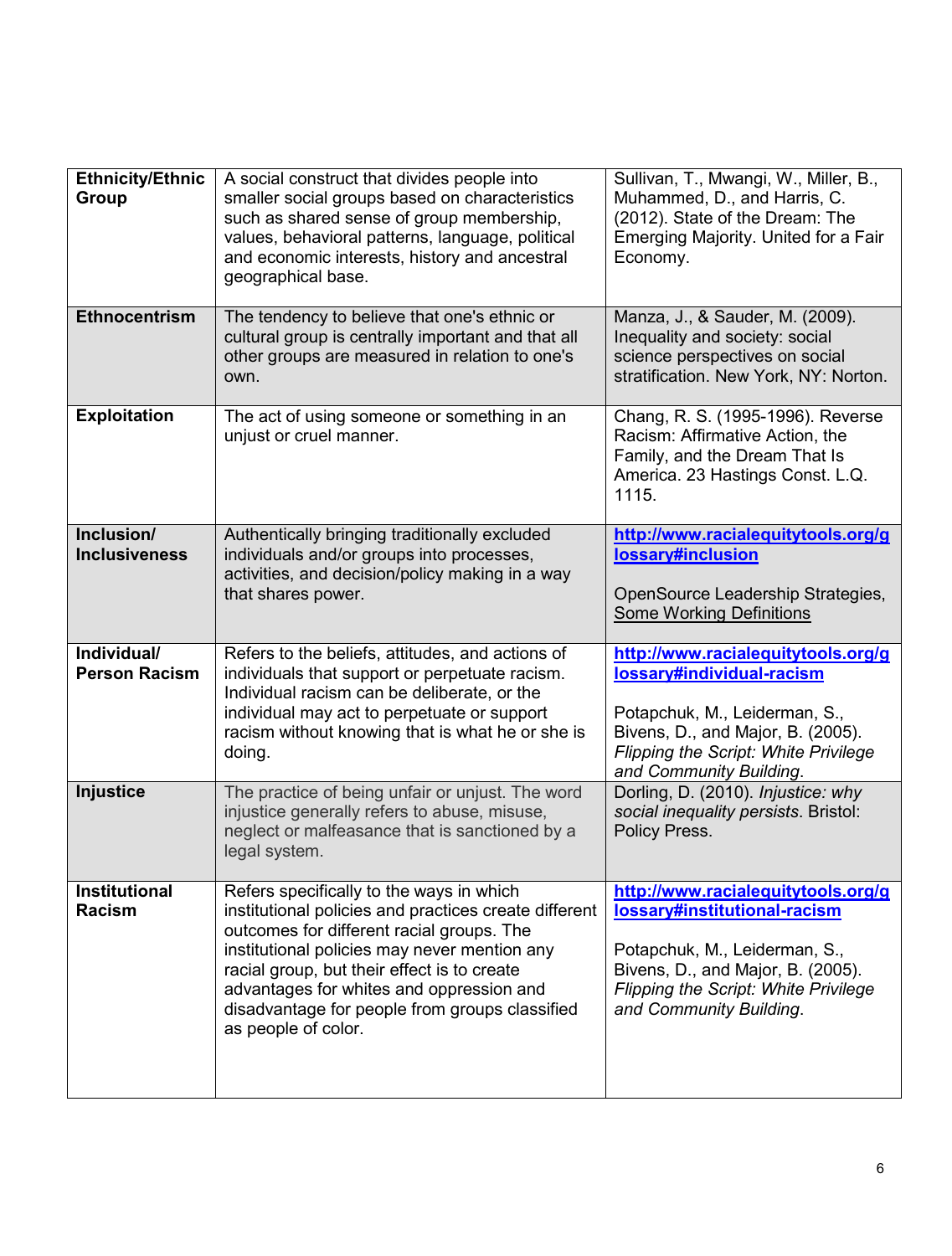| <b>Internalized</b><br>racism  | When a racial group oppressed by racism<br>supports the supremacy and dominance of the<br>dominating group by maintaining or participating<br>in the set of attitudes, behaviors, social<br>structures and ideologies that undergird the<br>dominating group's power.                       | http://www.racialequitytools.org/g<br>lossary#internalized-racism<br>Bivens, D. (1995). Internalized<br>Racism: A Definition. Women's<br><b>Theological Center.</b>                                                                    |
|--------------------------------|---------------------------------------------------------------------------------------------------------------------------------------------------------------------------------------------------------------------------------------------------------------------------------------------|----------------------------------------------------------------------------------------------------------------------------------------------------------------------------------------------------------------------------------------|
| Interpersonal<br><b>Racism</b> | Interpersonal racism occurs between individuals.<br>Once we bring our private beliefs into our<br>interaction with others, racism is now in the<br>interpersonal realm.                                                                                                                     | http://www.racialequitytools.org/g<br>lossary#interpersonal-racism<br>Keleher, T. (2011). Tools and<br><b>Concepts for Strengthening Racial</b><br><b>Equity, Presentation to School</b><br>District U-46. Applied Research<br>Center. |
| Intersectionality              | The idea that various biological, social, and<br>cultural categories-- including gender, race,<br>class, and ethnicity-- interact and contribute<br>towards systematic social inequality.                                                                                                   | McCall, L. (2005). The Complexity<br>Of Intersectionality. Signs: Journal of<br>Women in Culture and Society,<br>30(3), 1771-1800.                                                                                                     |
| <b>Jim Crow</b>                | The systematic practice of discriminating against<br>and segregating African Americans, especially<br>as practiced in the American South from the end<br>of Reconstruction to the mid-20th century.                                                                                         | Dorling, D. (2010). Injustice: why<br>social inequality persists. Bristol:<br>Policy Pres.                                                                                                                                             |
| <b>Marginalization</b>         | The process in which groups of people are<br>excluded by the wider society. Marginalization is<br>often used in an economic or political sense to<br>refer to the rendering of an individual, an ethnic<br>or national group, or a nation-state powerless by<br>a more powerful individual. | National Conference for Community<br>and Justice-St. Louis Region.<br>Unpublished handout used in the<br><b>Dismantling Racism Institute</b><br>program.                                                                               |
| <b>Multicultural</b>           | Consisting of several different cultural or ethnic<br>groups.                                                                                                                                                                                                                               | Hall, L. E. (2005) Dictionary of<br>multicultural psychology: issues,<br>terms, and concepts. Thousand<br>Oaks, Calif.: Sage Publications.                                                                                             |
| <b>Multiracial</b>             | This term pertains to people with heritage of two<br>or more races. Multiracial people do not fit into a<br>well-defined racial/ethnic category.                                                                                                                                            | Hall, L. E. (2005) Dictionary of<br>multicultural psychology: issues,<br>terms, and concepts. Thousand<br>Oaks, Calif.: Sage Publications.                                                                                             |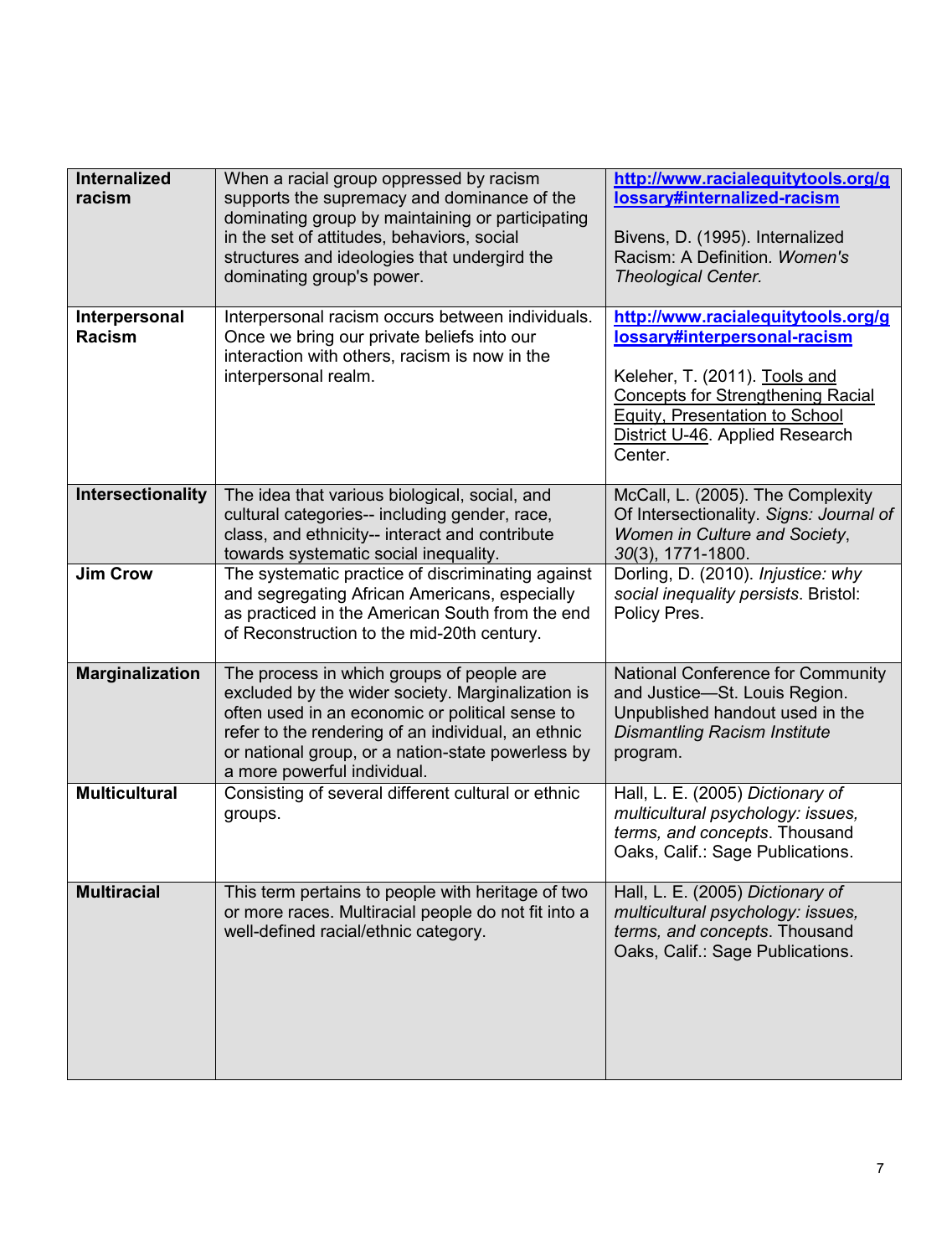| Oppression             | The systemic and pervasive nature of social<br>inequality woven throughout social institutions<br>as well as embedded<br>within individual consciousness. Oppression<br>fuses institutional and systemic discrimination,<br>personal bias, bigotry and social prejudice in a<br>complex web of<br>relationships and structures that saturate most<br>aspects of life in our society. | Adams, M., Bell, L.A., and Griffin, P<br>(1997) Teaching for Diversity and<br>Social Justice: A Sourcebook.<br>Routledge.                                                                            |
|------------------------|--------------------------------------------------------------------------------------------------------------------------------------------------------------------------------------------------------------------------------------------------------------------------------------------------------------------------------------------------------------------------------------|------------------------------------------------------------------------------------------------------------------------------------------------------------------------------------------------------|
| <b>Overt Racism</b>    | A public, conscious act intended to harm or<br>damage a person or a group of people of another<br>race, because of the race of the victimized<br>person or group of people.                                                                                                                                                                                                          | Schaefer, R. T. (2008).<br>Encyclopedia of race, ethnicity, and<br>society. Los Angeles: SAGE<br>Publications.                                                                                       |
| <b>Person of Color</b> | The phrase person of color refers to someone<br>who belongs to a racial and ethnic minority<br>group. Although historically the term has been<br>used elsewhere, it is much more localized in<br>contemporary popular, activist, and academic<br>debates in the United States.                                                                                                       | Schaefer, R. T. (2008).<br>Encyclopedia of race, ethnicity, and<br>society. Los Angeles: SAGE<br>Publications.                                                                                       |
| <b>Post-Racial</b>     | A theoretical assertion that states that the United<br>States is devoid of racial preference,<br>discrimination, and prejudice.                                                                                                                                                                                                                                                      | Wise, T. J. (2010). Colorblind: the<br>rise of post-racial politics and the<br>retreat from racial equity. San<br>Francisco, CA: City Lights Books.                                                  |
| <b>Power</b>           | The ability to control others, events, or<br>resources.                                                                                                                                                                                                                                                                                                                              | Manza, J., & Sauder, M. (2009).<br>Inequality and society: social<br>science perspectives on social<br>stratification. New York, NY: Norton.                                                         |
| <b>Prejudice</b>       | A prejudgment or<br>unjustifiable, and<br>usually negative,<br>attitude of one type<br>of individual or groups toward another<br>group and its members.                                                                                                                                                                                                                              | http://od.msue.msu.edu/uploads/fi<br>les/Multiculturalism_Diversity/Rac<br>ial Equity Resource Guide1.pdf<br>Racial Equity Resource Guide.<br>(2012). American Healing. W. K.<br>Kellogg Foundation. |
| <b>Privilege</b>       | A special advantage, immunity, permission, right,<br>or benefit granted to or enjoyed by an individual<br>because of their class, caste, gender, or<br>racial/ethnic group.                                                                                                                                                                                                          | McIntosh, P. (1988). White Privilege<br>and Male Privilege: A Personal<br><b>Account of Coming to See</b><br>Correspondences Through Work in<br><b>Women Studies.</b>                                |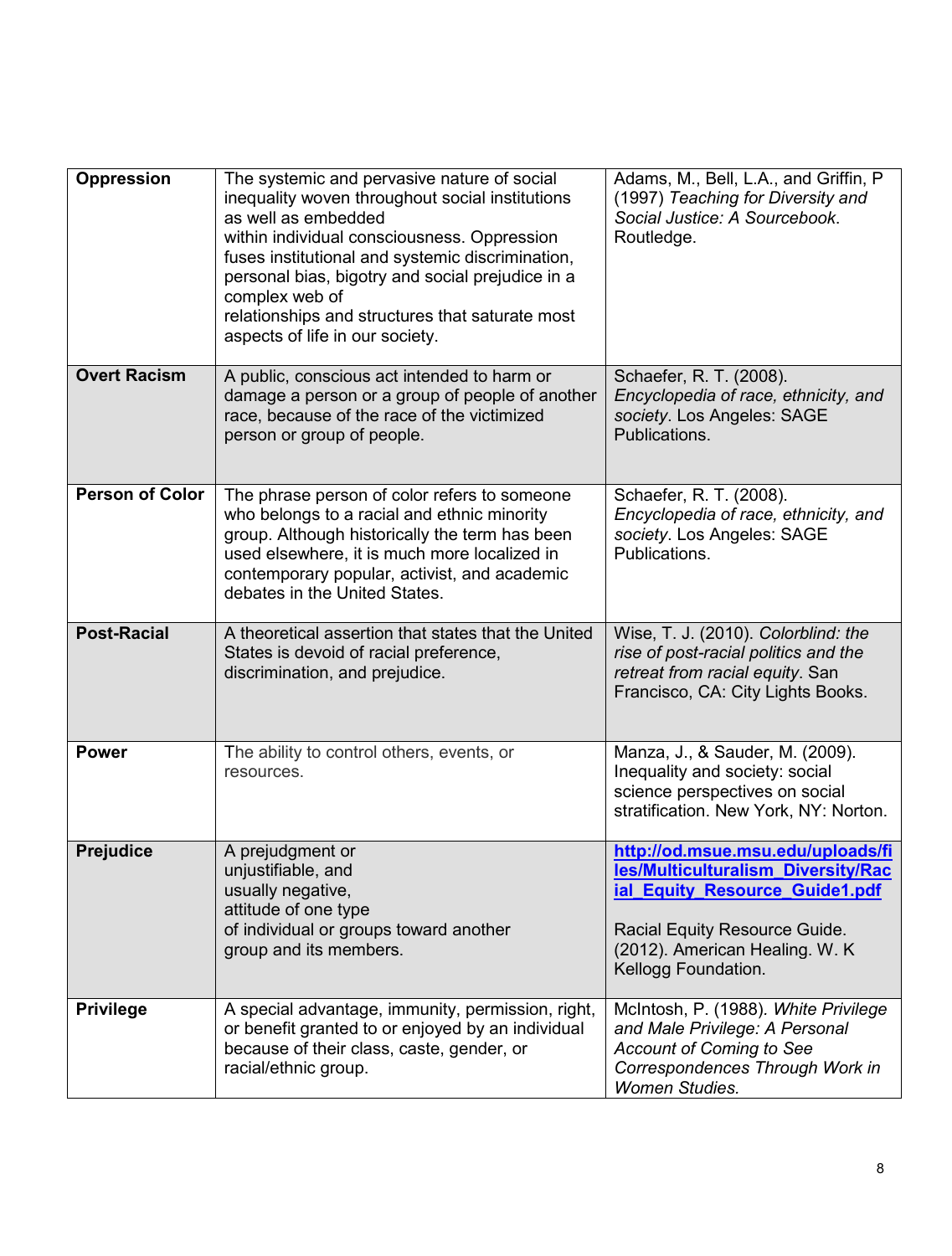| <b>Race</b>                             | A political construction created to concentrate<br>power with white people and legitimize<br>dominance over non-white people.                                                                                                                                                                                                             | http://www.racialequitytools.org/glos<br>sary#race<br>OpenSource Leadership Strategies,<br><b>Some Working Definitions</b>                                                                           |
|-----------------------------------------|-------------------------------------------------------------------------------------------------------------------------------------------------------------------------------------------------------------------------------------------------------------------------------------------------------------------------------------------|------------------------------------------------------------------------------------------------------------------------------------------------------------------------------------------------------|
| <b>Racial Equality</b>                  | Access or provision of equal opportunities for<br>people from all racial and ethic backgrounds.<br>Racial equality refers to social equality for people<br>of different races.                                                                                                                                                            | Manza, J., & Sauder, M. (2009).<br>Inequality and society: social<br>science perspectives on social<br>stratification. New York, NY: Norton.                                                         |
| <b>Racial Equity</b>                    | The condition that would be achieved if one's raci<br>al identity no longer predicted,<br>in a statistical sense, how one fares.                                                                                                                                                                                                          | http://od.msue.msu.edu/uploads/fi<br>les/Multiculturalism Diversity/Rac<br>ial Equity Resource Guide1.pdf<br>Racial Equity Resource Guide.<br>(2012). American Healing. W. K.<br>Kellogg Foundation. |
| <b>Racial/Ethnic</b><br><b>Identity</b> | An individual's awareness and experience of bei<br>ng a member of a racial and ethnic group; the<br>racial and ethnic categories that an individual ch<br>ooses to describe him or herself based on such<br>factors as biological heritage, physical<br>appearance, cultural affiliation, early socialization<br>and personal experience. | http://od.msue.msu.edu/uploads/fi<br>les/Multiculturalism_Diversity/Rac<br>ial Equity Resource Guide1.pdf<br>Racial Equity Resource Guide.<br>(2012). American Healing. W. K<br>Kellogg Foundation.  |
| <b>Racial Justice</b>                   | A proactive reinforcement of policies, practices,<br>attitudes and actions that produce equitable<br>power, access, opportunities, treatment, impacts<br>and outcomes for all.                                                                                                                                                            | Chang, R. S. (1995-1996). Reverse<br>Racism: Affirmative Action, the<br>Family, and the Dream That Is<br>America. 23 Hastings Const. L.Q.<br>1115.                                                   |
| <b>Racialism</b>                        | A belief in the existence and significance of racial<br>differences, but not necessarily that any<br>hierarchy between the races exists. Racialists<br>typically reject claims of racial superiority.                                                                                                                                     | Cho, S. (2009). Post-Racialism.<br>Iowa Law Review, 94 (5), 1589-<br>1645.                                                                                                                           |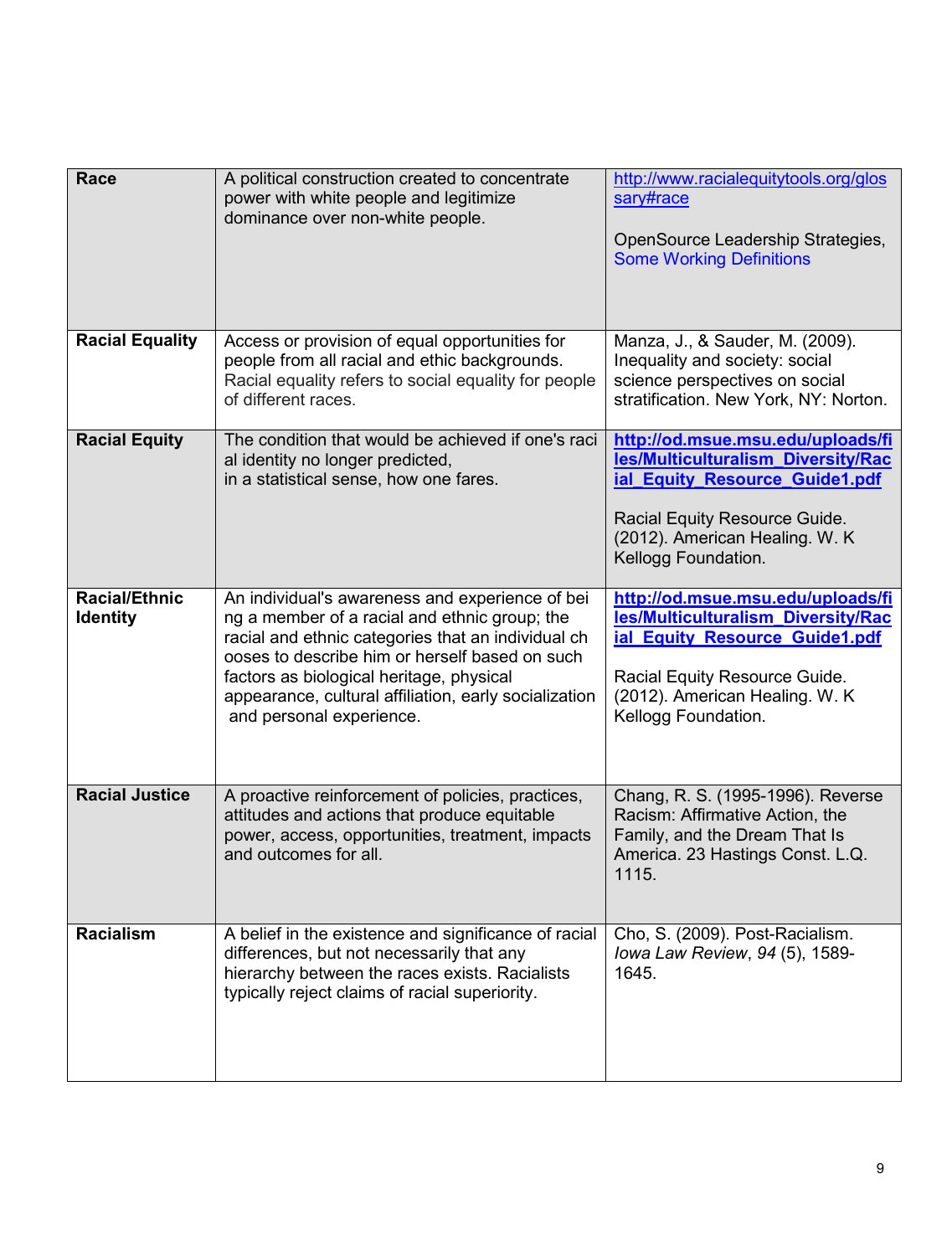| <b>Racial Profiling</b>            | The discriminatory practice by law enforcement<br>officials of targeting individuals for suspicion of<br>crime based on the individual's race, ethnicity,<br>religion or national origin.                                                                                                                                                                      | American Civil Liberties Union.<br>(n.d.). American Civil Liberties<br>Union: Retrieved from February 27,<br>2014, from<br>https://www.aclu.org/racial-<br>justice/racial-profiling-definition.      |
|------------------------------------|----------------------------------------------------------------------------------------------------------------------------------------------------------------------------------------------------------------------------------------------------------------------------------------------------------------------------------------------------------------|------------------------------------------------------------------------------------------------------------------------------------------------------------------------------------------------------|
| <b>Racism</b>                      | A complex system of beliefs and behaviors,<br>grounded in a presumed superiority of the white<br>race. These beliefs and behaviors are conscious<br>and unconscious; personal and institutional; and<br>result in the oppression of people of color and<br>benefit the dominant group,<br>whites. A simpler definition is racial prejudice<br>+power = racism. | National Conference for Community<br>and Justice-St. Louis Region.<br>Unpublished handout used in the<br><b>Dismantling Racism Institute</b><br>program.                                             |
| <b>Reverse</b><br><b>Racism</b>    | Perceived discrimination against a dominant<br>group or political majority.                                                                                                                                                                                                                                                                                    | Chang, R. S. (1995-1996). Reverse<br>Racism: Affirmative Action, the<br>Family, and the Dream That Is<br>America. 23 Hastings Const. L.Q.<br>1115.                                                   |
| <b>Scientific</b><br><b>Racism</b> | The use of scientific techniques, theories, and<br>hypotheses to sanction the belief of racial<br>superiority, inferiority, or racism.                                                                                                                                                                                                                         | Fairchild, H.H. (1991). Scientific<br>Racism - The Clock of Objectivity.<br>Journal of Social Issues, 47(3), 101-<br>115.                                                                            |
| Segregation                        | A system that keeps different groups separate<br>from each other through physical dividers, social<br>pressures, or laws.                                                                                                                                                                                                                                      | National Conference for Community<br>and Justice-St. Louis Region.<br>Unpublished handout used in the<br><b>Dismantling Racism Institute</b><br>program.                                             |
| Self-<br><b>Determination</b>      | A characteristic of a person that leads them to<br>make choices and decisions based on their own<br>preference and interests, to monitor and regulate<br>their own actions and to be goal-oriented and<br>self-directing.                                                                                                                                      | Deci, E. L., & Ryan, R. M. (2002).<br>Handbook of self-determination<br>research. Rochester, NY: University<br>of Rochester Press.                                                                   |
| <b>Social Justice</b>              | Access to resources<br>that enhance one's<br>chances of getting<br>what one needs or<br>influencing others in order to lead a safe, product<br>ive, fulfilling<br>life.                                                                                                                                                                                        | http://od.msue.msu.edu/uploads/fi<br>les/Multiculturalism_Diversity/Rac<br>ial Equity Resource Guide1.pdf<br>Racial Equity Resource Guide.<br>(2012). American Healing. W. K.<br>Kellogg Foundation. |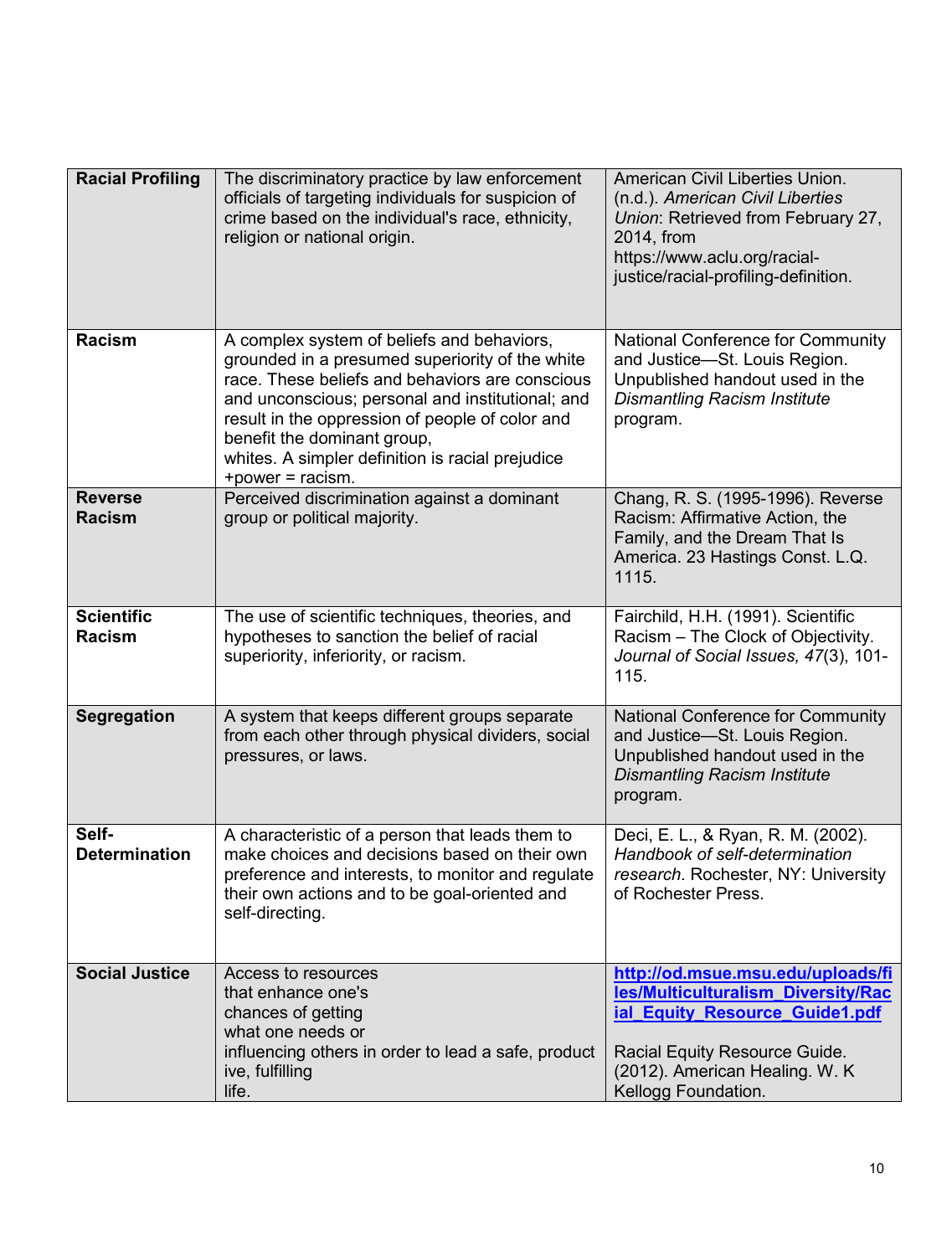| <b>Social Power</b>                  | Access to resources that enhance one's chances<br>of getting what one needs or influencing others in<br>order to lead a safe, productive, fulfilling life.                                                                                                                                                                                                                                                                                                                                                                     | Racial Equity Tools :: Glossary.<br>(n.d.). Racial Equity Tools ::<br>Glossary. Retrieved March 1, 2014,<br>from<br>https://secure40.securewebsession.<br>com/racialequity.site.aplus.net/gloss<br>ary.htm                             |
|--------------------------------------|--------------------------------------------------------------------------------------------------------------------------------------------------------------------------------------------------------------------------------------------------------------------------------------------------------------------------------------------------------------------------------------------------------------------------------------------------------------------------------------------------------------------------------|----------------------------------------------------------------------------------------------------------------------------------------------------------------------------------------------------------------------------------------|
| Socioeconomic<br><b>Status (SES)</b> | Socioeconomic status (SES) is often measured<br>as a combination of education, income, and<br>occupation. It is commonly conceptualized as the<br>social standing or class of an individual or group.                                                                                                                                                                                                                                                                                                                          | Children, Youth and Families &<br>Socioeconomic Status. (n.d.).<br>http://www.apa.org. Retrieved<br>February 28, 2014, from<br>http://www.apa.org/pi/ses/resources/<br>publications/factsheet-cyf.aspx                                 |
| <b>Stereotype</b>                    | Characteristics ascribed to groups of people<br>involving gender, race, national origin and other<br>factors. These characteristics tend to be<br>oversimplifications of the groups involved.                                                                                                                                                                                                                                                                                                                                  | Hall, L. E. (2005) Dictionary of<br>multicultural psychology: issues,<br>terms, and concepts. Thousand<br>Oaks, Calif.: Sage Publications.                                                                                             |
| <b>Stereotype</b><br><b>Threat</b>   | The experience of anxiety in a situation in which<br>a person has the potential to confirm a negative<br>stereotype about his or her social group.                                                                                                                                                                                                                                                                                                                                                                             | Inzlicht, M. (2012). Stereotype<br>threat: theory, process, and<br>application. New York, N.Y.: Oxford<br>University Press.                                                                                                            |
| <b>Structural</b><br><b>Racism</b>   | The structural racism lens allows us to see that,<br>as a society, we more or less take for granted a<br>context of white leadership, dominance and privil<br>ege. This dominant consensus on race is the fra<br>me that shapes our attitudes and judgments<br>about social issues. It has come about as a<br>result of the way that historically<br>accumulated white privilege, national values and<br>contemporary culture have interacted so as to<br>preserve the gaps between White Americans<br>and Americans of color. | http://od.msue.msu.edu/uploads/fi<br>les/Multiculturalism_Diversity/Rac<br>ial Equity Resource Guide1.pdf<br>Racial Equity Resource Guide.<br>(2012). American Healing. W. K.<br>Kellogg Foundation.                                   |
| <b>White Privilege</b>               | Refers to the unquestioned and unearned set of<br>advantages, entitlements, benefits and choices<br>bestowed on people solely because they are<br>white. Generally white people who experience<br>such privilege do so without being conscious of<br>it.                                                                                                                                                                                                                                                                       | http://www.racialequitytools.org/g<br>lossary#white-privilege<br>McIntosh, P. (1988). White Privilege<br>and Male Privilege: A Personal<br><b>Account of Coming to See</b><br>Correspondences Through Work in<br><b>Women Studies.</b> |